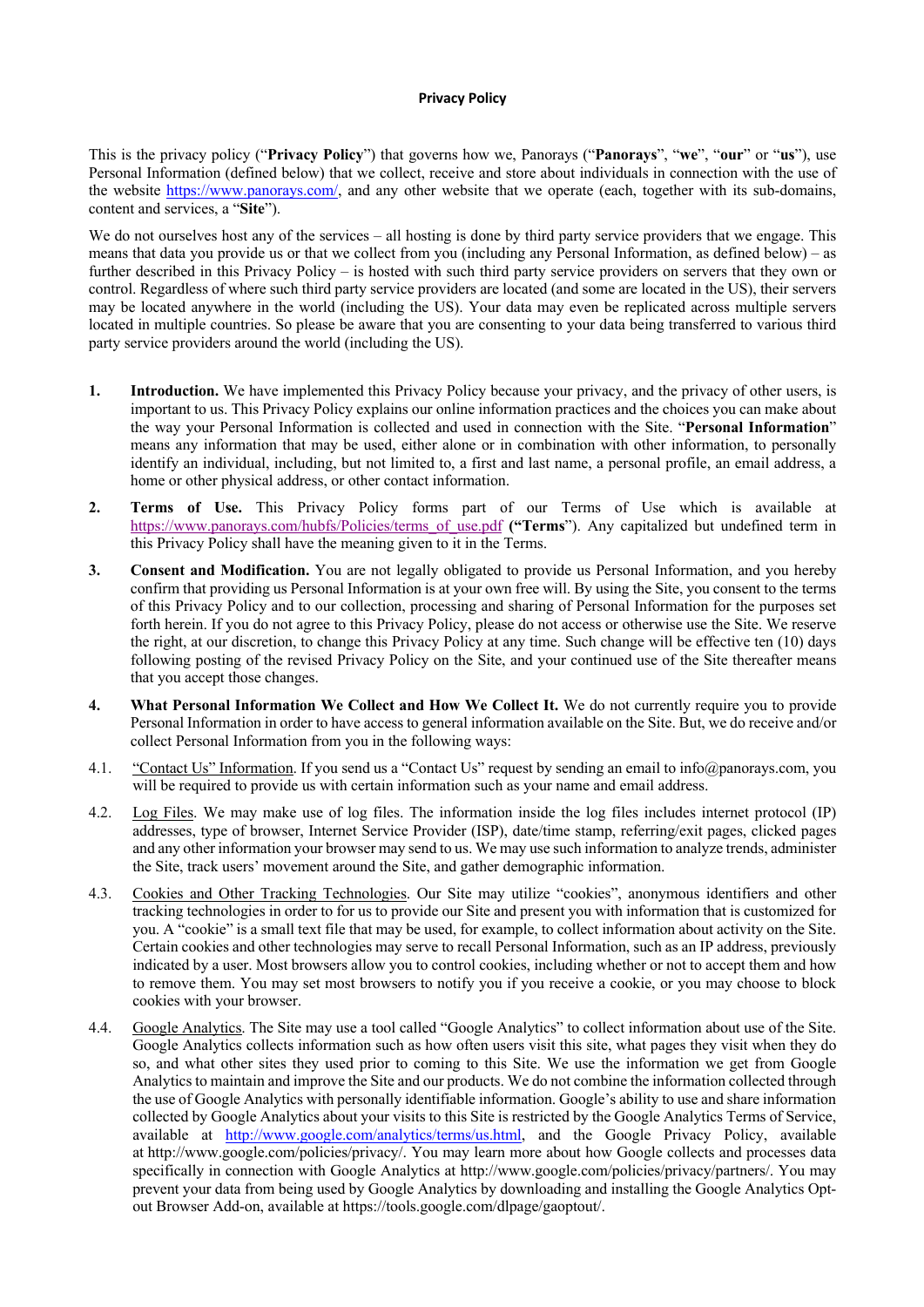- **5. The Way We Use Personal Information.** If you submit or we collect Personal Information through the Site, then we may use such Personal Information in the following ways, via any applicable communication channel, including e-mail, SMS, etc.:
- 5.1. We will use your Personal Information to provide and improve our Site, to send you marketing/advertisement communications that we believe may be of interest to you, to contact you in connection with the Site and certain programs or offerings that you may have registered for, and to identify and authenticate your access to the parts of the Site that you are authorized to access.
- 5.2. We may use your designated email address to: (i) send you updates or news regarding the Site and our products; and/or (ii) respond to a "Contact Us" or administrative request (for example, to change your password).
- 5.3. We may transfer your Personal Information to our local or foreign subsidiaries or affiliated companies for the purpose of storing or processing such information on our behalf. Such information may be transferred to other countries. We require that these parties agree to process such information in compliance with our Privacy Policy.
- 5.4. We may share your Personal Information with our third party service providers and partners, but only to assist us with our business operations and to provide our Site to you and other users. Such information may be transferred to other countries. We use commercially reasonable efforts to only engage or interact with third party service providers and partners that post a privacy policy governing their processing of Personal Information.
- 5.5. We may disclose your Personal Information or any information you submitted via the Site if we have a good faith belief that disclosure of such information is helpful or reasonably necessary to: (i) comply with any applicable law, regulation, legal process or governmental request; (ii) enforce our Terms, including investigations of potential violations thereof; (iii) detect, prevent, or otherwise address fraud or security issues; or (iv) protect against harm to the rights, property or safety of Panorays, our users, yourself or the public.
- **6. Use of Anonymous Information.** We may use Anonymous Information (as defined below) or disclose it to third party service providers in order to improve our Site and enhance your experience with the Site. We may also disclose Anonymous Information (with or without compensation) to third parties, including advertisers and partners. "**Anonymous Information**" means information which does not enable identification of an individual user, such as aggregated information about the use of our Site.
- **7. Opting Out.** You may choose not to receive future promotional, advertising, or other Site-related emails from us by selecting an unsubscribe link at the bottom of each email that we send. Please note that even if you opt out of receiving the foregoing emails, we may still send you a response to any "Contact Us" request as well as administrative emails (for example, in connection with a password reset request) that are necessary to facilitate your use of the Site.
- **8. Choice.** At all times, you may choose whether or not to provide or disclose Personal Information. If you choose not to provide mandatory Personal Information, you may still visit parts of the Site, but you may be unable to access certain options, programs, offers, and services that involve our interaction with you.
- **9. Access/Accuracy.** To the extent that you do provide us with Personal Information, we wish to maintain accurate Personal Information. If you would like to delete or correct any of your other Personal Information that we may be storing, you may use the tools that we make available on the Site or you may submit an access request by sending an email to  $\frac{\text{support}(a) \text{panorays.com}}{\text{Your email should include adequate details of your request.}}$
- **10. Links to and Interaction with Third Party Products.** The Site may enable you to interact with or contain links to any other third party websites, mobile software applications and services that are not owned or controlled by us (each a "**Third Party Service**"). We are not responsible for the privacy practices or the content of such Third Party Services. Please be aware that Third Party Services may collect Personal Information from you. Accordingly, we encourage you to read the terms and conditions and privacy policy of each Third Party Service that you choose to use or interact with.
- **11. Children's Privacy.** The Site is not structured to attract children under the age of 13 years. Accordingly, we do not intend to collect Personal Information from anyone we know to be under 13 years. If we learn that we have collected Personal Information from a child under 13 years, we will delete that information as quickly as possible. If you believe that we might have any such information, please contact us at support@panorays.com.
- **12. Security.** The security of Personal Information is important to us. We follow generally accepted industry standards, including the use of appropriate administrative, physical and technical safeguards, to protect the Personal Information submitted to us. However, no method of transmission over the Internet, or method of electronic storage, is 100% secure. Therefore, while we strive to use reasonable acceptable means to protect your Personal Information, we cannot guarantee its absolute security or confidentiality. If you have any questions about security on the Service, you can contact us at  $\frac{\text{support}(a) \text{panorays.com}}{\text{support}(a)}$ .